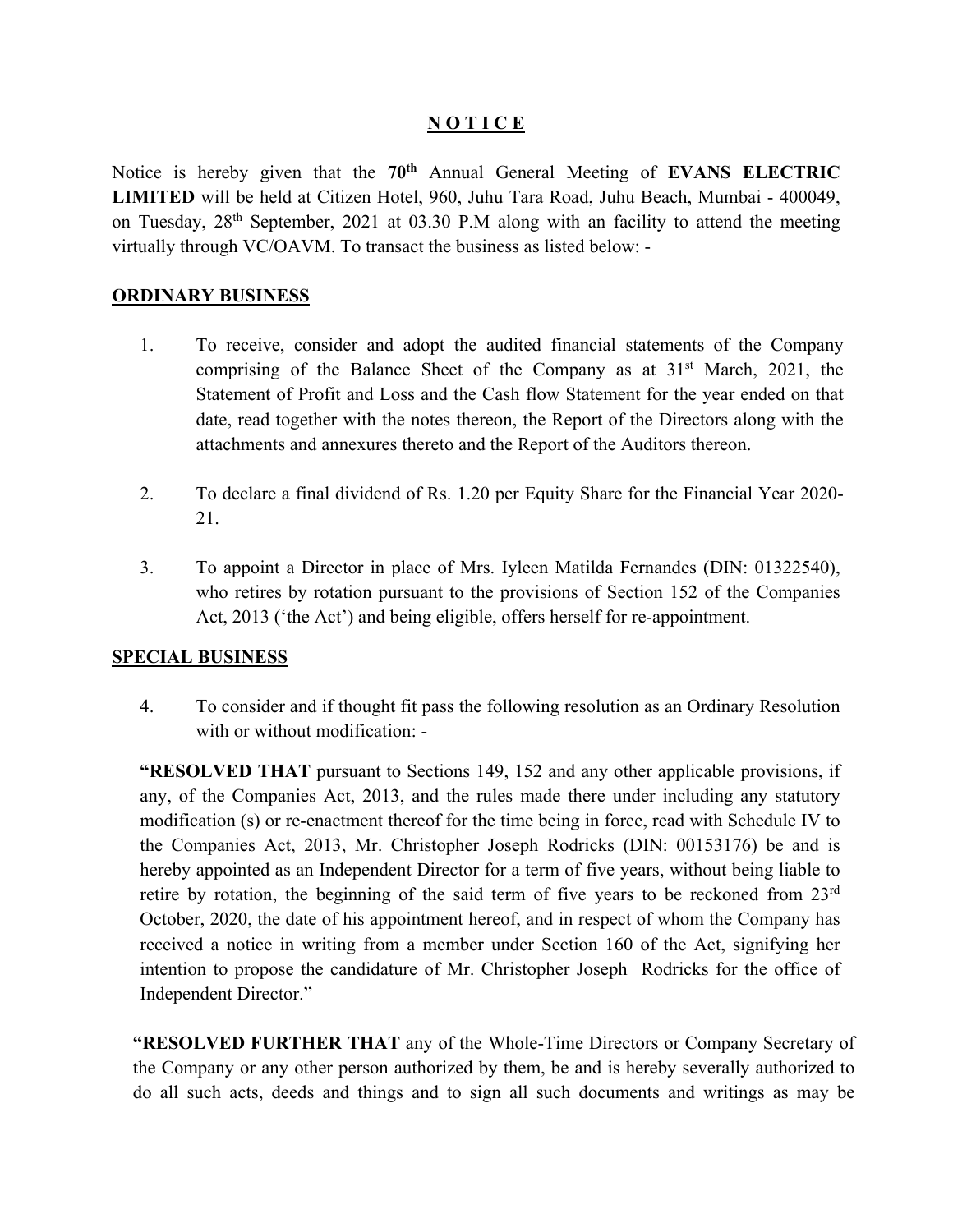necessary, expedient and incidental thereto to give effect to this resolution and for matter connected therewith or incidental thereto."

 By Order of the Board Sd/-

Mumbai, **NELSON FERNANDES Date- 01/09/2021 Managing Director DIN: 01502649** 

### **Notes:**

- 1. Subject to and in accordance with relaxation provided by the government in the wake of COVID-19 pandemic, the Company is holding AGM in physical mode and also providing an option to attend the meeting virtually through VC/OAVM. Members are requested to note that if at the scheduled time on the scheduled date of the meeting, holding of the AGM physically at the venue is not possible because of government guidelines in the wake of COVID-19 pandemic, the business of the meeting will be transacted through VC/OAVM only.
- 2. Members attending the AGM through VC / OAVM shall also be counted for the purpose of reckoning the quorum under Section 103 of the Act. Link for the same is: https://m.teamlink.co/2914815433?p=ec844c9313358c43b7f52aeec6928e17
- 3. A MEMBER ENTITLED TO ATTEND AND VOTE AT THE MEETING IS ENTITLED TO APPOINT A PROXY TO ATTEND AND VOTE INSTEAD OF HIMSELF / HERSELF AT THE VENUE OF THE MEETING AND SUCH PROXY NEED NOT BE A MEMBER OF THE COMPANY. The proxies to be effective should be deposited at the registered office of the Company not less than forty-eight (48) hours before the commencement of the meeting and in default, the instrument of proxy shall be treated as invalid. Proxies submitted on behalf of the companies, societies etc., must be supported by an appropriate resolution / authority, as applicable. A person can act as a proxy on behalf of members not exceeding 50 and holding in aggregate not more than 10% of the total share capital of the Company carrying voting rights. A Proxy cannot attend and vote at the meeting through the VC/OAVM mode. If a member has appointed a proxy and the member himself / herself attends the meeting physically or through VC/OAVM, the proxy stands revoked.
- 4. The Ministry of Corporate Affairs ("MCA") has vide its circular dated May 5, 2020 read with circulars dated April 8, 2020 and April 13, 2020 (collectively referred to as "MCA Circulars") permitted the holding of the Annual General Meeting ("AGM") through VC / OAVM, without the physical presence of the Members at a common venue. The Company is offering the option of attending the AGM through VC/OAVM and also through physical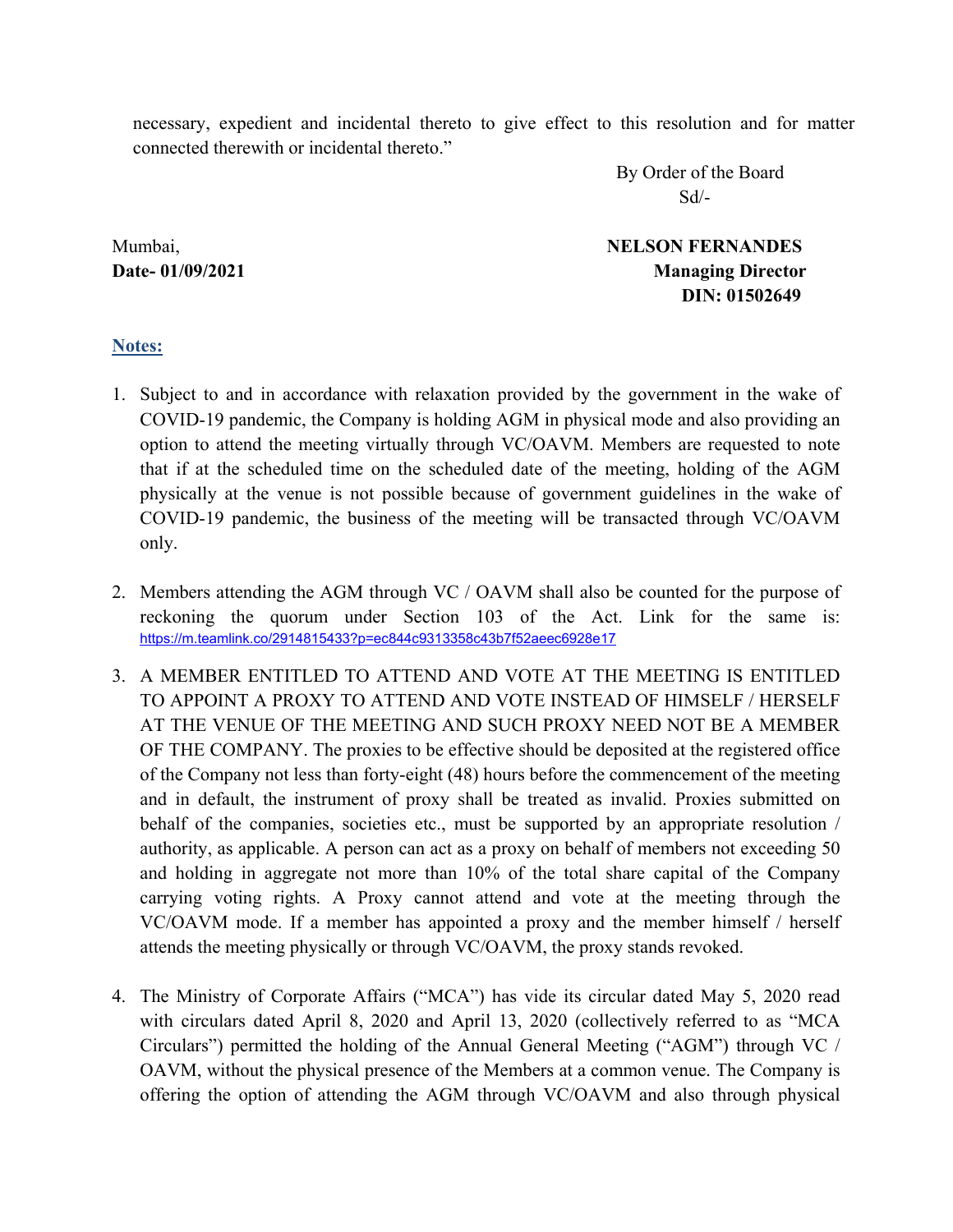attendance at the venue. The said circulars shall apply in so far as they relate to the proceeding through VC/OAVM.

- 5. In the case of Corporate Member, it is requested to send a scanned copy of the Board Resolution/Authorization authorizing the representative to attend the AGM physically or through VC / OAVM and vote on its behalf at the meeting. The said Resolution / Authorization shall be sent to the Company Secretary by email through its registered email address to cs@evanselectric.co.in
- 6. The Company has fixed Wednesday, September 22, 2021 as the 'Record Date' for determining entitlement of members to final dividend for the Financial Year ended March 31, 2021, if approved at the AGM.
- 7. The Register of the Members and Share Transfer Books of the Company will remain closed from Thursday, September 23, 2021 to Tuesday, September 28, 2021 (both days inclusive) for the purpose of AGM and payment of the final dividend for the financial year ended 31st March, 2021.
- 8. Members/proxies should fill the attendance slip for attending the meeting at the venue.
- 9. Voting Process:

Members have any one of the following options to cast their votes on the various agenda items mentioned in the Notice: -

| <b>Sr</b> | Mode of Voting                                                     | Schedule | Cut off Time                  |
|-----------|--------------------------------------------------------------------|----------|-------------------------------|
| No.       |                                                                    |          |                               |
|           | Voting by Show of hands at the 28 <sup>th</sup> September, 2021    |          | Conclusion<br>of <sub>1</sub> |
|           | Venue                                                              |          | AGM                           |
|           | Voting by Show of hands through   28 <sup>th</sup> September, 2021 |          | Conclusion<br>of              |
|           | the VC/OAVM facility                                               |          | AGM                           |

- 10. In the case of Corporate Member, it is requested to send a scanned copy of the Board Resolution/Authorization authorizing the representative to attend the AGM physically or through VC / OAVM and vote on its behalf at the meeting. The said Resolution / Authorization shall be sent to the Company Secretary by email through its registered email address to cs@evanselectric.co.in
- 11. To support the 'Green Initiative', Members who have not yet registered their email addresses are requested to register the same with their Depository Participants.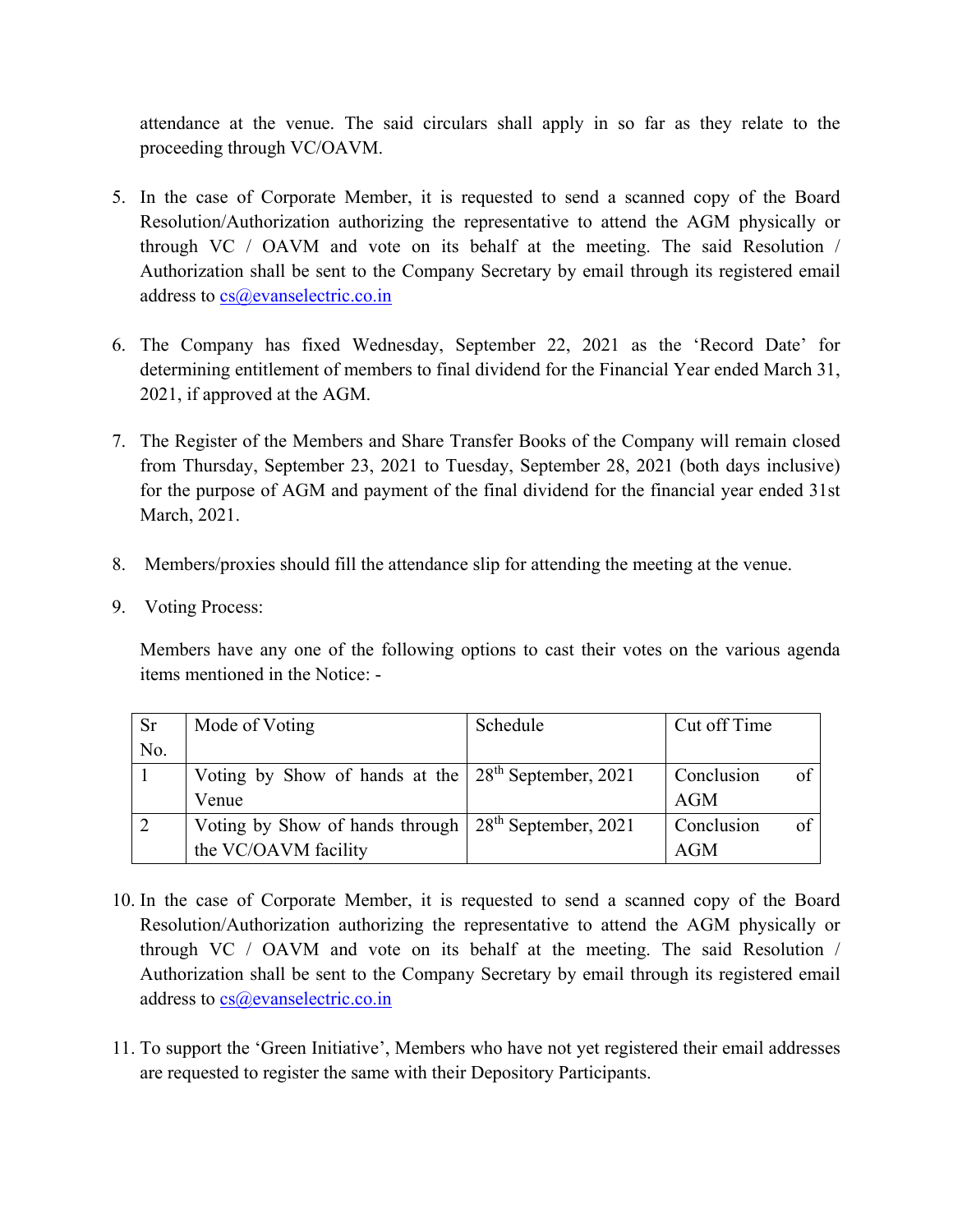- 12. Members are requested to intimate changes, if any, pertaining to their name, postal address, email address, telephone/ mobile numbers, Permanent Account Number (PAN), mandates, nominations, power of attorney, bank details such as, name of the bank and branch details, bank account number, MICR code, IFSC code, etc., to their Depository Participants.
- 13. In compliance with the aforesaid MCA Circulars, Notice of the AGM along with the Annual Report 2020-21 is being sent only through electronic mode to those Members whose email addresses are registered with the Company / Depositories. Members may note that the Notice and Annual Report 2020-21 will also be available on the Company's website at https://www.evanselectric.co.in/
- 14. In case of joint holders, only one of the members whose name appears the Register of Members of the Company will be entitled to vote in respect of the resolutions proposed at the AGM.
- 15. Members seeking any information with regard to the accounts or any matter to be placed at the AGM, are requested to write to the Company on or before  $21<sup>st</sup>$  September, 2021 through email on  $cs@e$  vanselectric.co.in. The same will be replied by the Company suitably.
- 16. The Register of Directors and Key Managerial Personnel and their shareholding, maintained under Section 170 of the Act, and the Register of Contracts or Arrangements in which the directors are interested, maintained under Section 189 of the Act, will be available for inspection by the Members during the AGM.
- 17. For convenience of the members and proper conduct of the meeting, entry to the meeting venue will be regulated by the Attendance Slip, which is enclosed with this Annual Report. Members are requested to sign at the place provided on the attendance slip and hand it over at the registration counter at the venue.
- 18. Pursuant to Finance Act 2020, dividend income will be taxable in the hands of shareholders w.e.f. April 1, 2020 and the Company is required to deduct tax at source from dividend paid to shareholders at the prescribed rates. For the prescribed rates for various categories, the shareholders are requested to refer to the Finance Act, 2020 and amendments thereof. The shareholders are requested to update their PAN with the depositories. A Resident individual shareholder with PAN and who is not liable to pay income tax can submit a yearly declaration in Form No. 15G/15H, to avail the benefit of non-deduction of tax at source. Shareholders are requested to note that in case their PAN is not registered, the tax will be deducted at 20%.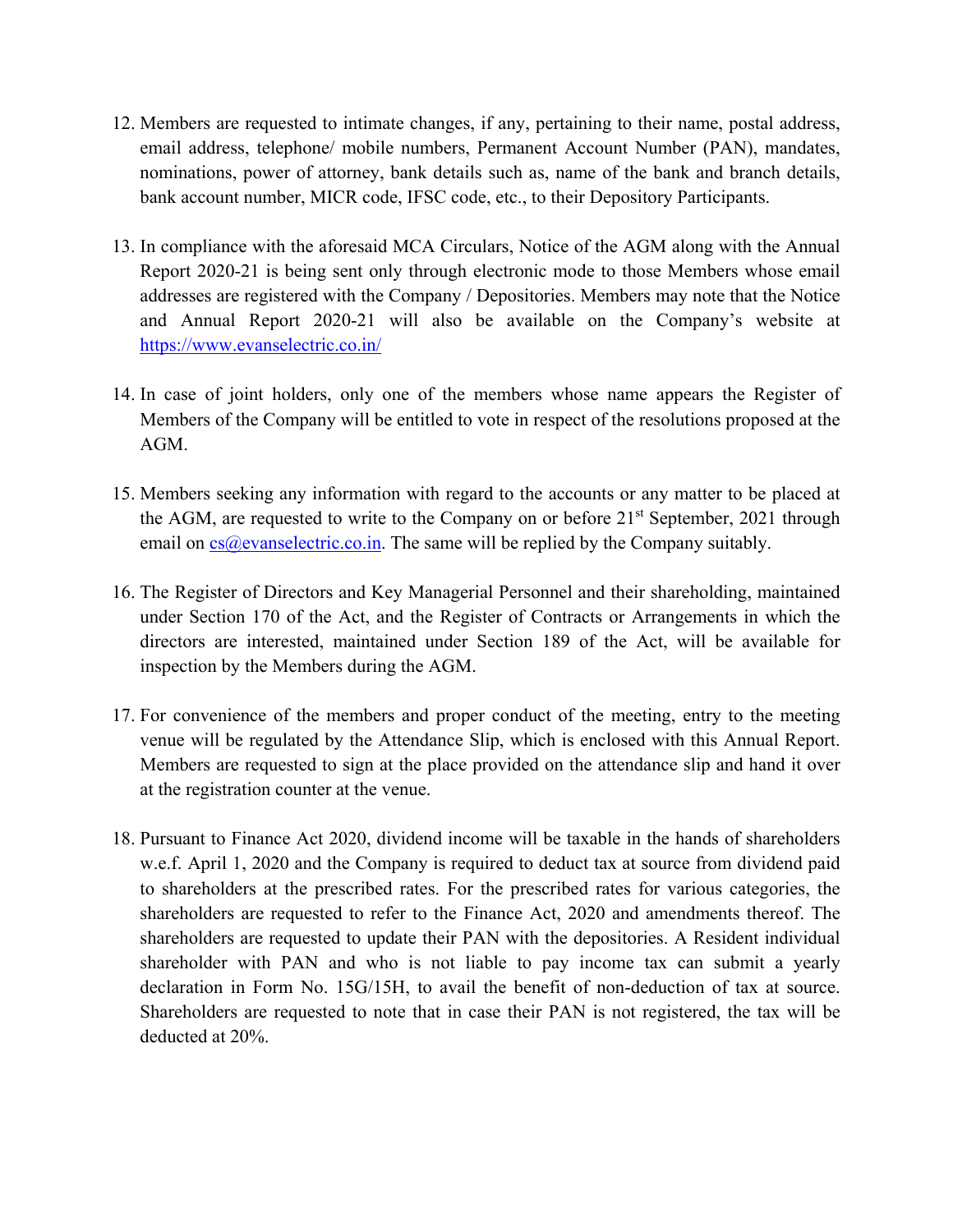19. Non-resident shareholders can avail beneficial rates under tax treaty between India and their country of residence, subject to providing necessary documents i.e. No Permanent Establishment and Beneficial Ownership Declaration, Tax Residency Certificate, Form 10F, any other document which may be required to avail the tax treaty benefits. The aforesaid declarations and documents need to be submitted by the shareholders by the Record Date.

# **INSTRUCTIONS FOR MEMBERS FOR ATTENDING THE AGM THROUGH VC / OAVM ARE AS UNDER:**

- 1) Members will be able to attend the AGM through VC / OAVM or view the live webcast of AGM through Zoom application by clicking on the following link: Link: https://m.teamlink.co/2914815433?p=ec844c9313358c43b7f52aeec6928e17
- 2) Facility of joining the AGM through VC / OAVM shall open 15 minutes before the time scheduled for the AGM and will be available for Members on first come first served basis.
- 3) Members who need assistance before or during the AGM, can contact Mr. Rajkumar Mohan Keswani General Manager- Operations at email id keswani@evanselectric.co.in / and CS Simpi Sahani at Email ID cs@evanselectric.co.in
- 4) Members who would like to express their views or ask questions during the AGM may register themselves as a speaker by sending their request from their registered email address mentioning their name, DP ID and Client ID/folio number, PAN, mobile number at  $cs@e$ vanselectric.co.in from 25<sup>th</sup> September, 2021 (9:00 a.m. IST) to 27<sup>th</sup> September, 2021 (5:00 p.m. IST). Those Members who have registered themselves as a speaker will only be allowed to express their views/ask questions during the AGM. The Company reserves the right to restrict the number of speakers depending on the availability of time for the AGM.
- 5) The Voting will be held by 'Show of hands."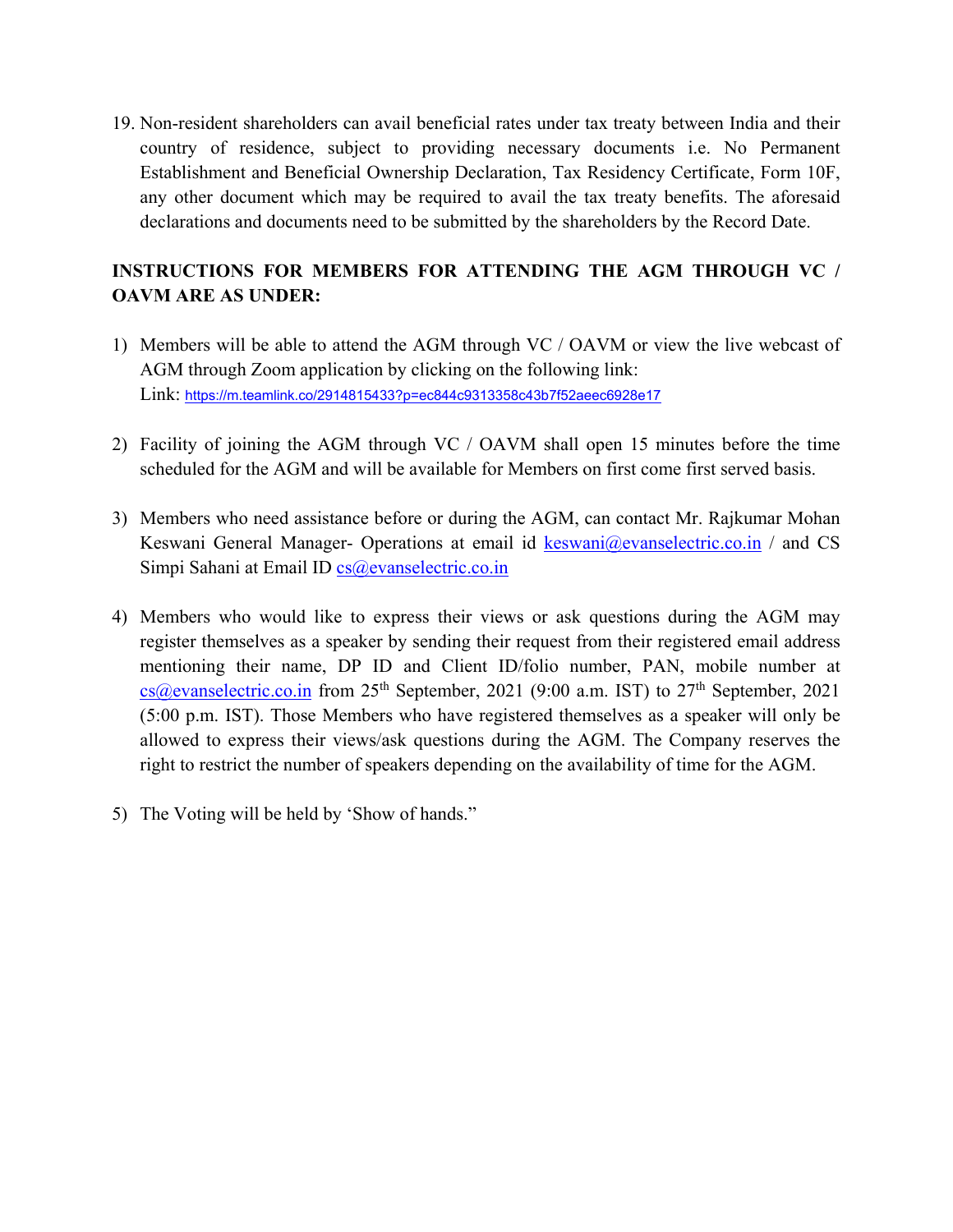# **Information at a glance**

| <b>Particulars</b>                    | <b>Details</b>                                                      |
|---------------------------------------|---------------------------------------------------------------------|
| Mode                                  | Physical and through Video conference and other audio-visual        |
|                                       | means                                                               |
| Time and date of AGM                  | 03:30 P.M. (IST), Tuesday, 28 <sup>th</sup> September, 2021         |
|                                       |                                                                     |
| Link for Participation through video- | https://m.teamlink.co/2914815433?p=ec844c9313358c43b7f52aeec6928e17 |
| conferencing                          | Password: Evans280921                                               |
|                                       |                                                                     |
|                                       |                                                                     |
| Helpline number for VC participation  | 9820320254                                                          |
| <b>Book Closure Date</b>              | $23th$ September, $2021 - 28th$ September, 2021                     |
| Record Date for Dividend              | $22nd$ September, 2021                                              |
| Name, address and contact details of  | Contact person:                                                     |
| <b>Registrar and Transfer Agent</b>   | Mr. Jibu John                                                       |
|                                       |                                                                     |
|                                       | <b>Bigshare Services Private Limited</b>                            |
|                                       | 1st Floor, Bharat Tin Works Building, Opp. Vasant Oasis,            |
|                                       | Makwana Road, Marol, Andheri (East),                                |
|                                       | Mumbai - 400059                                                     |
|                                       |                                                                     |
|                                       | Email id: jibu@bigshareonline.com<br>Contact number: 7045030377     |
|                                       |                                                                     |
|                                       |                                                                     |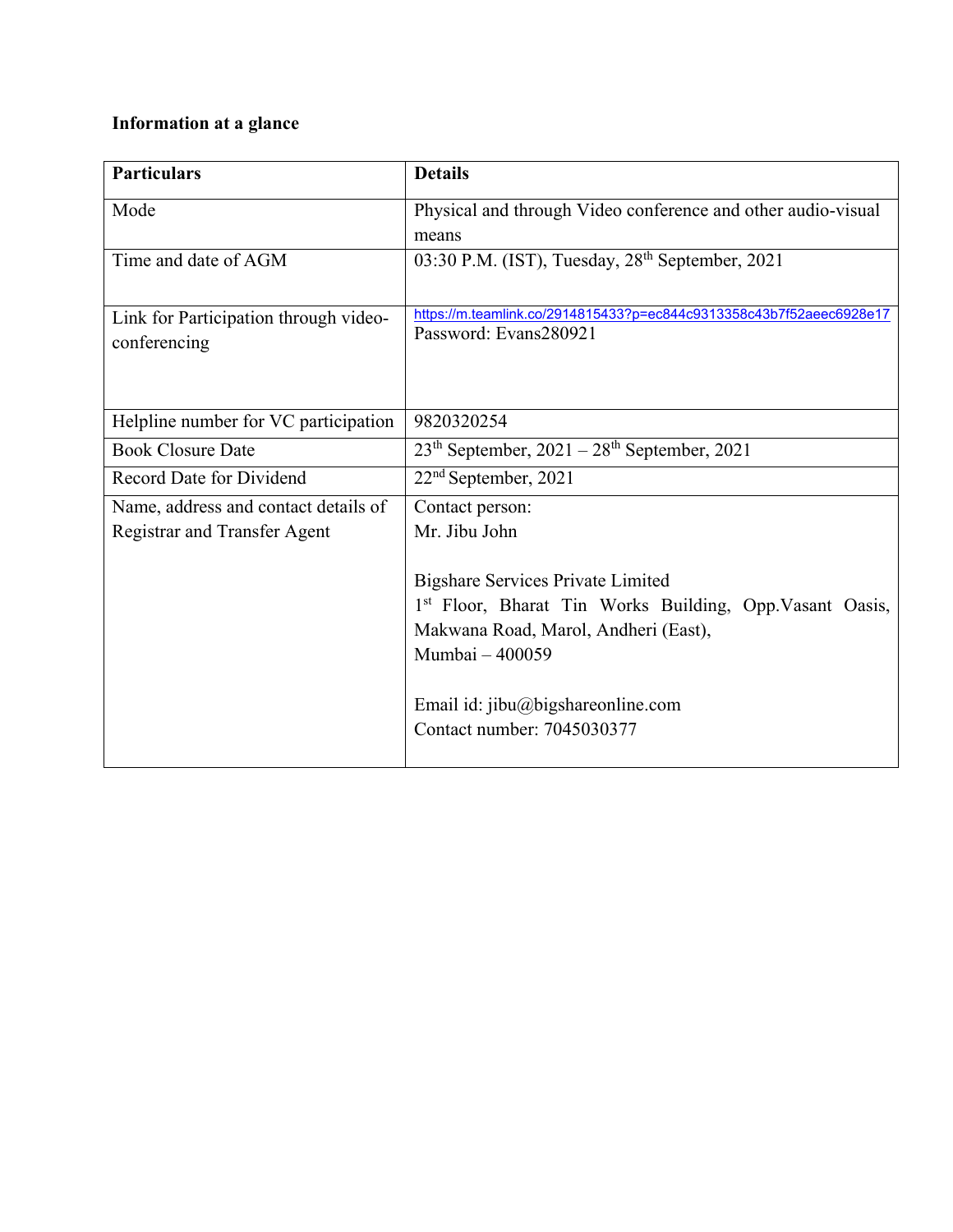# **Details of Director seeking appointment / re-appointment at the forthcoming Annual General Meeting Pursuant (Listing Obligation and Disclosure Requirements) Regulations, 2015 entered into with the Stock Exchanges)**

| Name of the Director                         | Mrs. Iyleen Matilda Fernandes |
|----------------------------------------------|-------------------------------|
| Director Identification Number               | 01322540                      |
| Expertise in specific functional area        | Administration, HR, Accounts. |
| Qualification                                | MA, Mumbai University.        |
| No. of Equity Shares held in the Company     |                               |
| Directorship in other Listed Companies as on |                               |
| 31.03.21                                     |                               |
| Chairmanship / Membership of Committees      |                               |
| in other Listed Companies as on 31.03.2021   |                               |

| Name of the Director                          | Mr. Christopher Joseph Rodricks        |  |
|-----------------------------------------------|----------------------------------------|--|
| Director Identification Number                | 00153176                               |  |
| Date of first Appointment on the Board of the | 23/10/2020                             |  |
| Company                                       |                                        |  |
| Expertise in specific functional area         | Top Management & MD of Listed Company. |  |
| Qualification                                 | Intermediate Science from Mumbai       |  |
|                                               | University.                            |  |
| No. of Equity Shares held in the Company      | ۰                                      |  |
| Directorship in other Listed Companies as on  | $\blacksquare$                         |  |
| 31.03.21                                      |                                        |  |
| Chairmanship / Membership of Committees       | ۰                                      |  |
| in other Listed Companies as on 31.03.2021    |                                        |  |